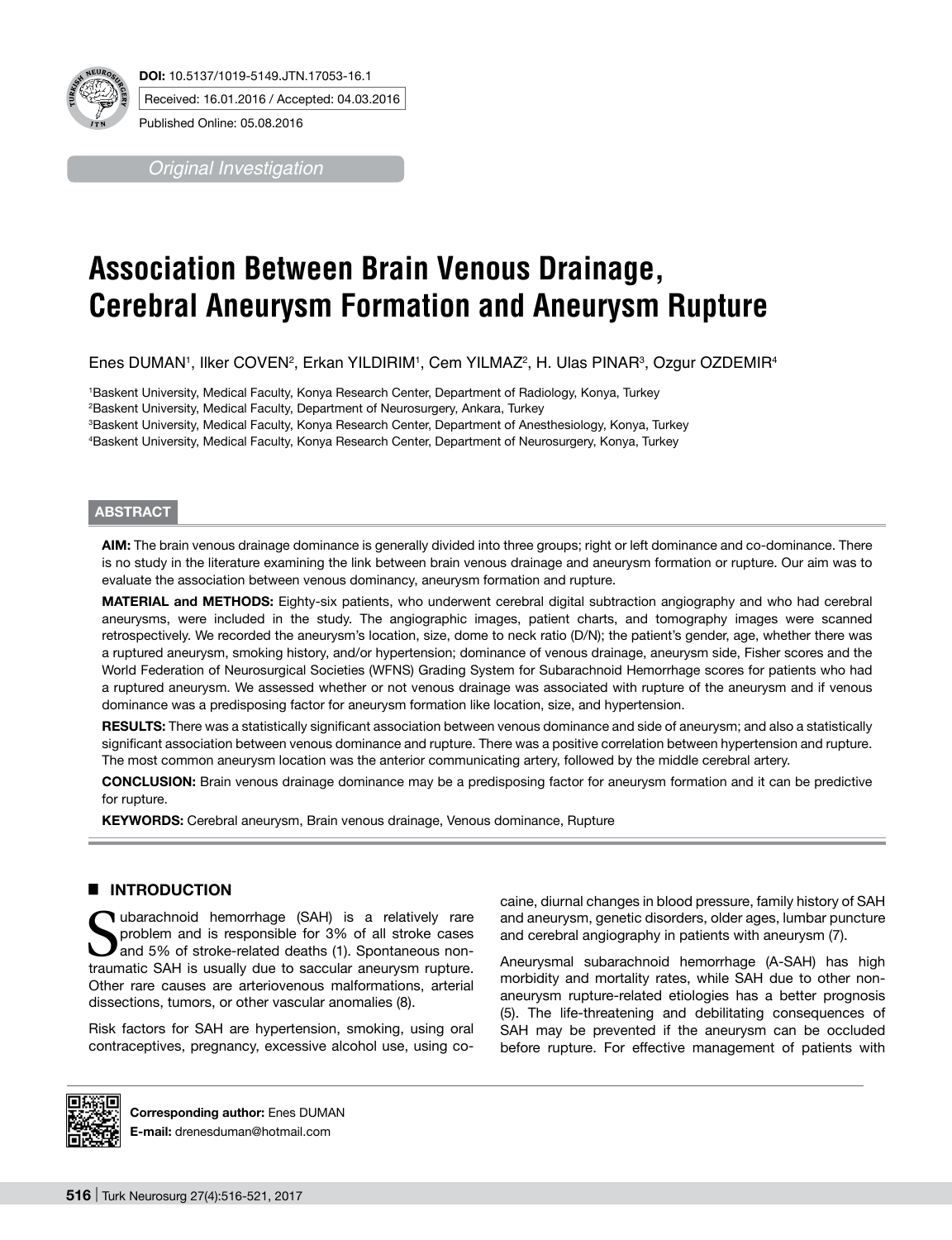un-ruptured aneurysms, prognostic criteria for the risk of rupture are needed, for which aneurysm size, location, and multiplicity are key prognostic factors (14). As a means of providing an inclusive risk prediction model, the PHASES (Population, Hypertension, Age, Size of the aneurysm, Earlier subarachnoid hemorrhage from another aneurysm, and Site of the aneurysm) score, based on a pooled analysis of six prospective natural history studies, was recently proposed (4).

The cerebral venous system can be divided into a superficial and a deep system. The superficial system consists of sagittal sinuses and cortical veins and these drain the superficial parts of both cerebral hemispheres. The deep system comprises the lateral sinus, straight sinus and sigmoid sinus, along with deeper draining cortical veins (13).

The aim of this study was to review our patient population with SAH due to ruptured cerebral aneurysm, and to determine whether venous drainage is associated with rupture of aneurysm, and whether venous drainage dominance is a predisposing factor like location, size, hypertension, and smoking. We aimed to evaluate whether there was a relationship between aneurysm formation and venous drainage of the brain.

#### █ **MATERIAL and METHODS**

This study was approved by our University Institutional Review Board and supported by our University Research Fund.

Eighty-six patients, who underwent cerebral digital subtraction angiography (DSA) between 2011-2015 and had cerebral aneurysm, were included in the study. The angiographic images, patient charts, and tomography images were scanned retrospectively. The aneurysm's location, size, dome to neck ratio (D/N); gender, ages, if they had ruptured aneurysm, smoking and hypertension; dominance of venous drainage, aneurysm sides, Fisher scores and World Federation of Neurosurgical Societies Grading System for Subarachnoid Hemorrhage (WFNS) scores were recorded.

Aneurysm sides were divided into two groups, whether they were demonstrated from right-side injection or left-side injection. If the aneurysm was on the anterior communicating artery, the side of aneurysm was accepted according to its dominant filling side; if it was filling dominantly from right carotid injection, we accepted that the aneurysm side was 'right'; if it was filling from the left carotid injection, we accepted that the aneurysm side was 'left'. If it was filling from both side injections equally, we excluded these patients from the study. Patients who had dural venous pathology were also excluded from the study.

Angiographically, venous drainage dominance of dural venous sinuses is defined as the drainage of the radio-opaque material only (or mainly) from one of the transverse sinuses following bilateral carotid injections. Total 10 ml of non-ionic contrast agent (Optiray 300, Mallinckrodt Saglik, Istanbul, Turkey) was injected from each internal carotid artery at a rate of 5 ml/second by automatic power injector (Liebel-Flarsheim, Angiomat Illumena, Cincinnati, USA). The imaging process, as well as arterial and capillary phase, was followed up from starting venous phase to filling the vena jugularis interna. We examined the venous sinus's filling time and diameter, and whether they had been filled by all injections. The venous drainage dominance was then divided into three groups: right dominance, left dominance and co-dominance (Figures 1, 2).

Firstly, we assessed whether there were any statistically significant associations between venous drainage dominance



**Figure 1:** Left ICA injections and right venous dominance.



**Figure 2:** Patient, who had right venous dominance, had aneurysms at posterior communicating artery and ICA that were demonstrated with the right ICA injections.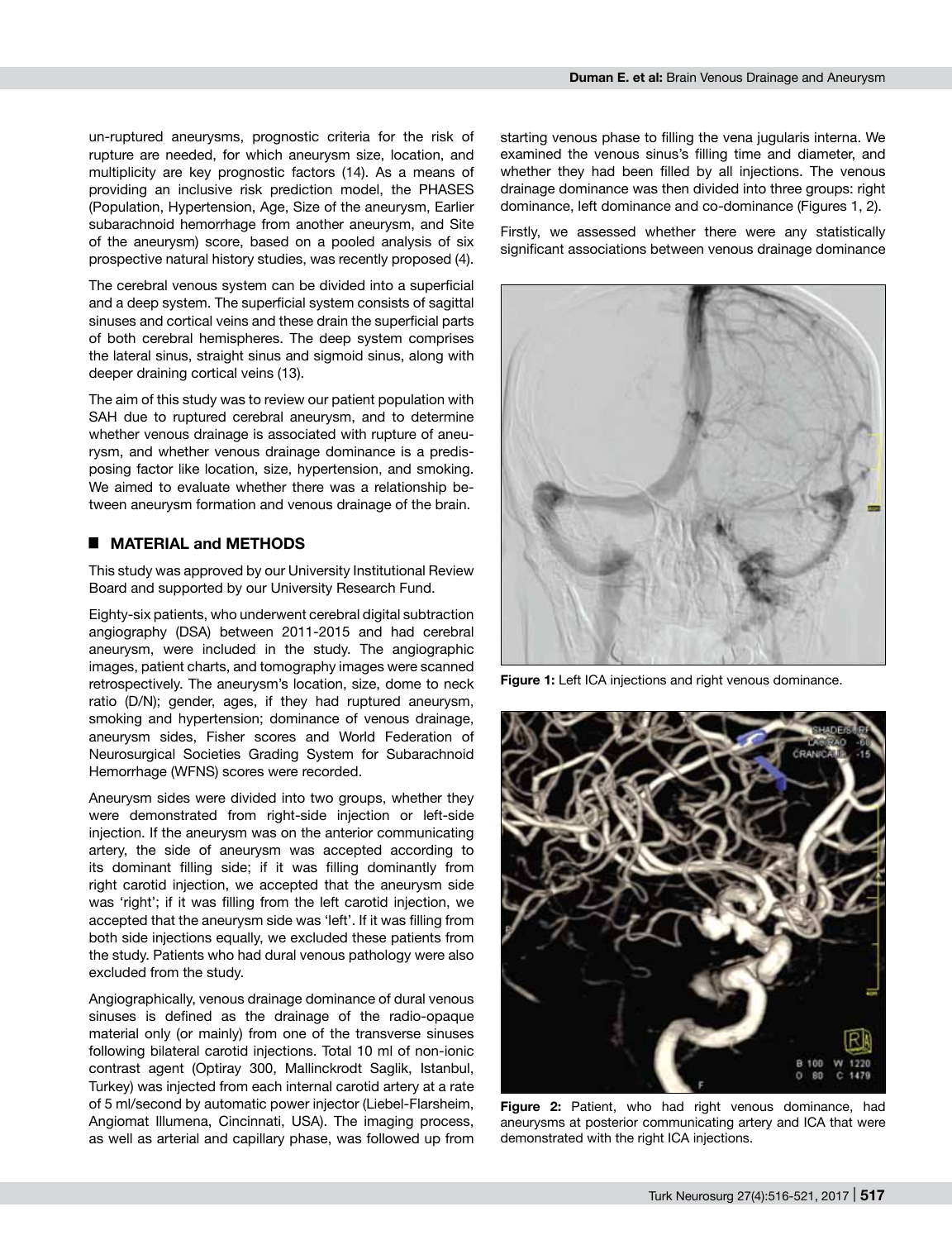and aneurysm formation and ruptured aneurysms. We also assessed statistically significant associations between aneurysm formation and other parameters such as age, sex, smoking, and hypertension.

All analyses were done using the SPSS 9.0 (SPSS for Windows 9.0, Chicago, IL) software package. Continuous variables were presented as mean±standard deviation (SD), whereas categorical variables were presented as frequencies. The aneurysm's location, size, D/N, dominance of venous drainage, aneurysm sides, smoking, hypertension, Fisher scores and WFNS scores of associations between categorical variables were tested with the Pearson  $X^2$  (chi-squared test) test. In order to test whether the data were normally distributed, the Kolmogorov-Smirnov test was applied. Correlations between the parameters and the association with other variables were studied using Pearson's correlation coefficient if the data met the criteria for normal distribution, or otherwise using the Spearman correlation test. A p value less than 0.05 was considered as significant.

# █ **RESULTS**

Cerebral DSA was performed in 86 patients and the total number of aneurysms was 105. We found that 34 patients (39.50%) were male, 52 patients (60.50%) were female and the average age was 56.22±11.10 years. Seventyfive aneurysms were ruptured and 30 aneurysms were unruptured. Thirty aneurysms (28.6%) were located at the bifurcation of the middle cerebral artery, 22 aneurysms (21%) were internal carotid artery (ICA) (two aneurysms were on the cervical segment, six aneurysms were on the para-ophthalmic segment, six aneurysms were on the cavernous segment, eight aneurysms were on the supra-clinoid segment), 37 aneurysms (35.2%) were on the anterior communicating artery, nine aneurysms (8.6%) were on the posterior communicating artery, one aneurysm was (1.0%) posterior cerebral artery and four aneurysms (3.8%) were basilar artery, two aneurysms (1.9%) were on the posterior inferior cerebellar artery. Fortysix aneurysms were demonstrated from right carotid artery injections and 52 aneurysms were demonstrated from the left carotid artery injections; the others (7 aneurysms) were demonstrated from the vertebral artery injections. Thirty-nine patients had right dominant brain venous drainage, 19 patients had left dominant brain venous drainage and 28 patients had co-dominant brain venous drainage. The aneurysm's size was minimum 1.2 mm and the maximum was 30 mm (average:

7.07±4.8 mm). The aneurysms' D/N values ranged from a minimum of 0.6 to a maximum of 4 (average: 2.01±0.70). Fisher and WFNS scores were recorded in 67 patients; 3 patients (3.5%) had Fisher grade I, 23 patients (26.7%) had Fisher grade II, 19 patients (22.10%) had Fisher grade III and 22 patients (25.60%) had Fisher grade IV hemorrhage. Eighteen (20.90%) patients had WFNS score I, 23 (26.7%) patients had WFNS score II, 6 (7%) patients had WFNS score III, 19 (22.10%) patients had WFNS score IV, one (1.2%) patient had WFNS score V. Fifty patients had hypertension (58.10%) and 70 patients were smoking (81.40%).

The most common aneurysm localization was the anterior communicating artery, followed by the middle cerebral artery bifurcation. However, localization is not statistically significant for rupture in our study. There is no statistically significant association between the aneurysm's size and rupture. There is also no association between age and aneurysm formation or rupture. There is a negative correlation between D/N ratio and Fisher (r*=-0.273, p=0.018*) scores. Fisher scores show a positive correlation with WFNS scores (*r:0.617, p<0.001*). There is a statistically significant association between venous dominance and aneurysm (*p<0.001*). If venous dominance is on the right side, aneurysms are also usually demonstrated from the right carotid artery injections; or if venous dominance is left side, aneurysms are also usually demonstrated from the left carotid artery injections (Table I). We also evaluated venous dominance in ruptured aneurysms. There is a statistically significant association between venous dominance and rupture (*p<0.001*) (Table II). It means that patients, who had ruptured aneurysms that were demonstrated from right or left ICA injections, also had ipsilateral venous dominance. If ruptured aneurysms are demonstrated from right ICA injections, venous dominance is usually the right side or if ruptured aneurysms are demonstrated from left ICA injections venous dominance is usually the left side.

Demographic properties of the patients can be seen in Table III.

There is also a positive correlation between hypertension and rupture (*r=0.236, p=0.015*).

## █ **DISCUSSION**

Risk factors for SAH due to aneurysm are hypertension, smoking, using cocaine, using oral contraceptives, pregnancy, excessive alcohol use, diurnal changes in blood pressure,

**Table I:** Association Between Venous Dominancy and Sides of Aneurysm

| Side of venous<br>dominancy | Sides of aneurysm |      |              |         |
|-----------------------------|-------------------|------|--------------|---------|
|                             | Right             | Left | <b>Total</b> | p value |
| Right                       | 32                | 17   | 49           |         |
| Left                        | 4                 | 20   | 24           | p<0.001 |
| Co-dominant                 | 10                | 22   | 32           |         |

*Chi-Square Test was used.*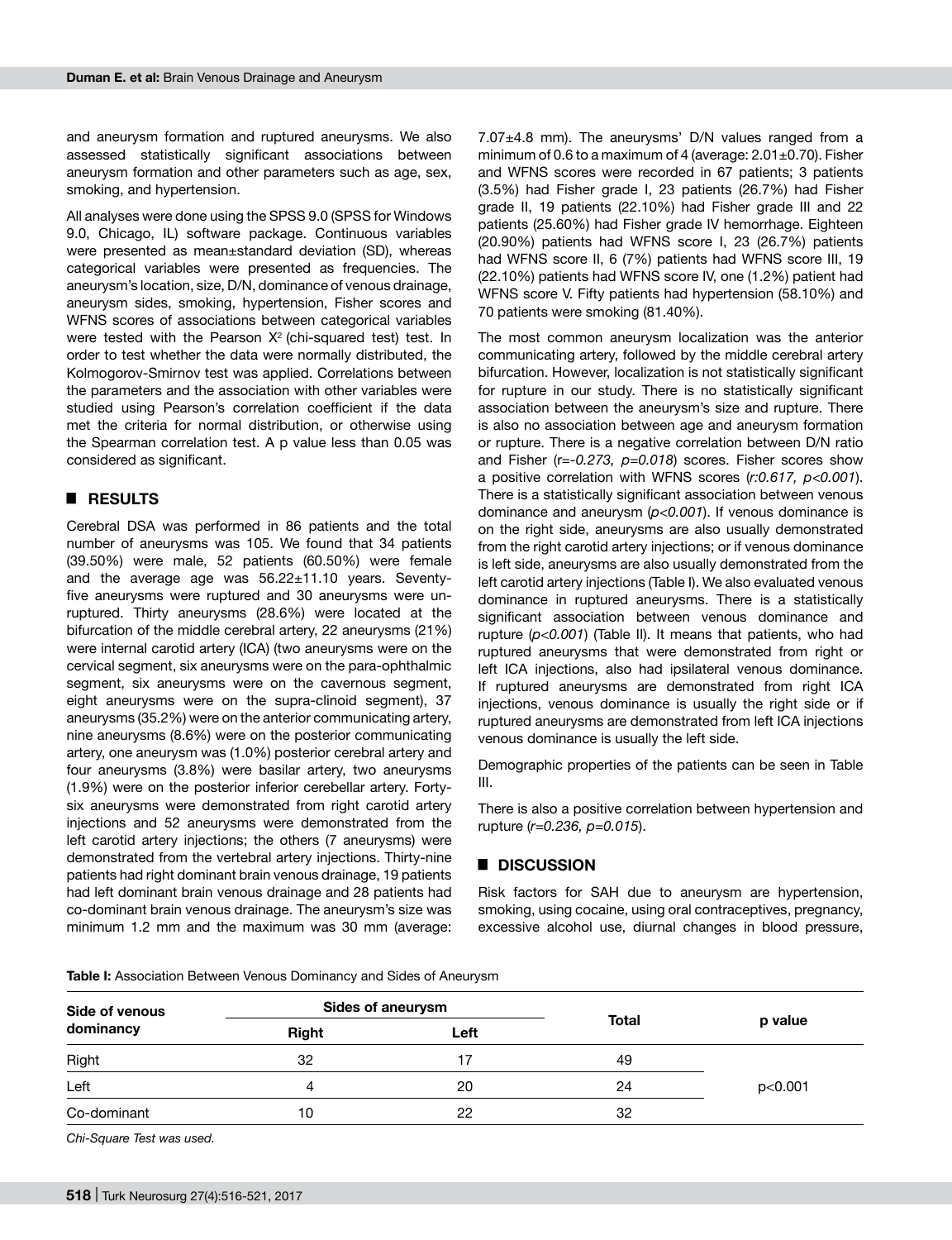| Side of venous<br>dominancy | <b>Sides of aneurysm</b> |      |              |         |
|-----------------------------|--------------------------|------|--------------|---------|
|                             | <b>Right</b>             | Left | <b>Total</b> | p value |
| Right                       | 19                       | 13   | 32           |         |
| Left                        |                          |      |              | p<0.001 |
| Co-dominant                 |                          | 18   | 26           |         |

**Table II:** Association Between Venous Dominancy and Sides of Aneurysm in Patients Who had Ruptured Aneurysm

*Chi-Square Test was used.* 

**Table III:** Demographic Properties of the Patients

| <b>Patient number</b>             | 86                 |                      |
|-----------------------------------|--------------------|----------------------|
| Sex                               |                    |                      |
| Female                            |                    | 52 (60.5%)           |
| Male                              |                    | 34 (39.5%)           |
| Age* (years)                      |                    | $56.22 \pm 11.10$    |
| <b>Smoking</b>                    | +                  | 70 (81.40%)          |
|                                   |                    | 16 (18.60%)          |
| <b>Hypertension</b>               | ٠                  | 50 (58.1 %)          |
|                                   |                    | 36 (41.9%)           |
| Aneurysm number                   |                    | 105                  |
| Aneurysm rupture                  | ٠                  | 75 (71.4%)           |
|                                   |                    | 30 (28.6%)           |
| <b>Venous dominancy</b>           |                    |                      |
| Right                             |                    | 36 (45.3%)           |
| Left                              |                    | 19 (22.1%)           |
| Co-dominancy                      |                    | 28 (32.6%)           |
| Aneursym's size*                  |                    | Average: 7.07±4.8 mm |
| Dome and neck ratio (D/N)*        | Average: 2.01±0.70 |                      |
| <b>Aneurysm location</b>          |                    |                      |
| middle cerebral artery            |                    |                      |
| bifurcation                       | 30 (28.6%)         |                      |
| internal carotid artery           | 22 (21%)           |                      |
| anterior communicating artery     | 37 (35.2%)         |                      |
| posterior communicating<br>artery |                    | 9(8.6%)              |
| posterior cerebral artery         |                    | 1 (1.0%)             |
| basilar artery                    |                    | 4(3.8%)              |
| posterior inferior cerebellar     |                    | $2(1.9\%)$           |
| artery                            |                    |                      |

*\*: Values are presented as mean ± SD.*

family history of SAH and aneurysm, genetic disorders, older ages, lumbar puncture and cerebral angiography in patients with aneurysm (14). The life-threatening and debilitating consequences of SAH may be prevented if the aneurysm can be occluded before rupture. For effective management of patients with un-ruptured aneurysms, prognostic criteria for the risk of rupture are needed of which aneurysm size, location, and multiplicity are key prognostic factors.

Data from a retrospective International Study of Un-ruptured Intracranial Aneurysms (ISUIA) calculated a much lower risk of rupture (0.05/year) of aneurysms less than 10 mm in diameter when the patient is asymptomatic (14). Data from a prospective ISUIA study showed a risk of rupture of 0.52% for aneurysms 7-12 mm in diameter of the anterior circulation and 2.9% for aneurysms located in the posterior circulation in the same size category (15).

Although the prevention of hemorrhage has been advocated in recent times as the most effective strategy aimed at lowering mortality rates, management decisions require an accurate assessment of the risk of various treatment options compared with the natural history of the un-ruptured intracranial aneurysms (UIA) (2,10). The natural history of the UIA and treatment outcomes are influenced by factors such as previous aneurysmal SAH, age of patients, aneurysm characters such as size, location, and morphology, and experience of the medical treatment team.

Orz and Al Yamany (11) reported that the majority of aneurysms had ruptured while they were small in size and there was no size threshold beyond which the incidence of rupture of aneurysm increased. The majority of the small ruptured intracranial aneurysms located at the anterior communicating artery and distal anterior cerebral artery that should be considered as dangerous locations for aneurysm rupture, due to hemodynamic stress, and un-ruptured aneurysms of any size at these locations should be considered for treatment. Although the aneurysm size is a key factor in determining the risk of rupture, other factors such as aneurysm location and multiplicity should be considered for treatment strategies of un-ruptured intracranial aneurysms. They argued that they cannot consider that small aneurysms are safe lesions and they should be considered for treatment, especially those located at areas of high hemodynamic stress (11). In our study, the most common aneurysm location was the anterior communicating artery (35.2%) and the middle cerebral artery was the second (28.6%). However, localization was not found to be statistically significant for rupture in our study.

Kassel and Torner (6) found that 13% of ruptured aneurysms were less than 5 mm, while 57% were between 5 and 10 mm in diameter. They concluded that the un-ruptured aneurysms less than 10 mm in diameter could not be considered innocuous and operation should be considered for lesions more than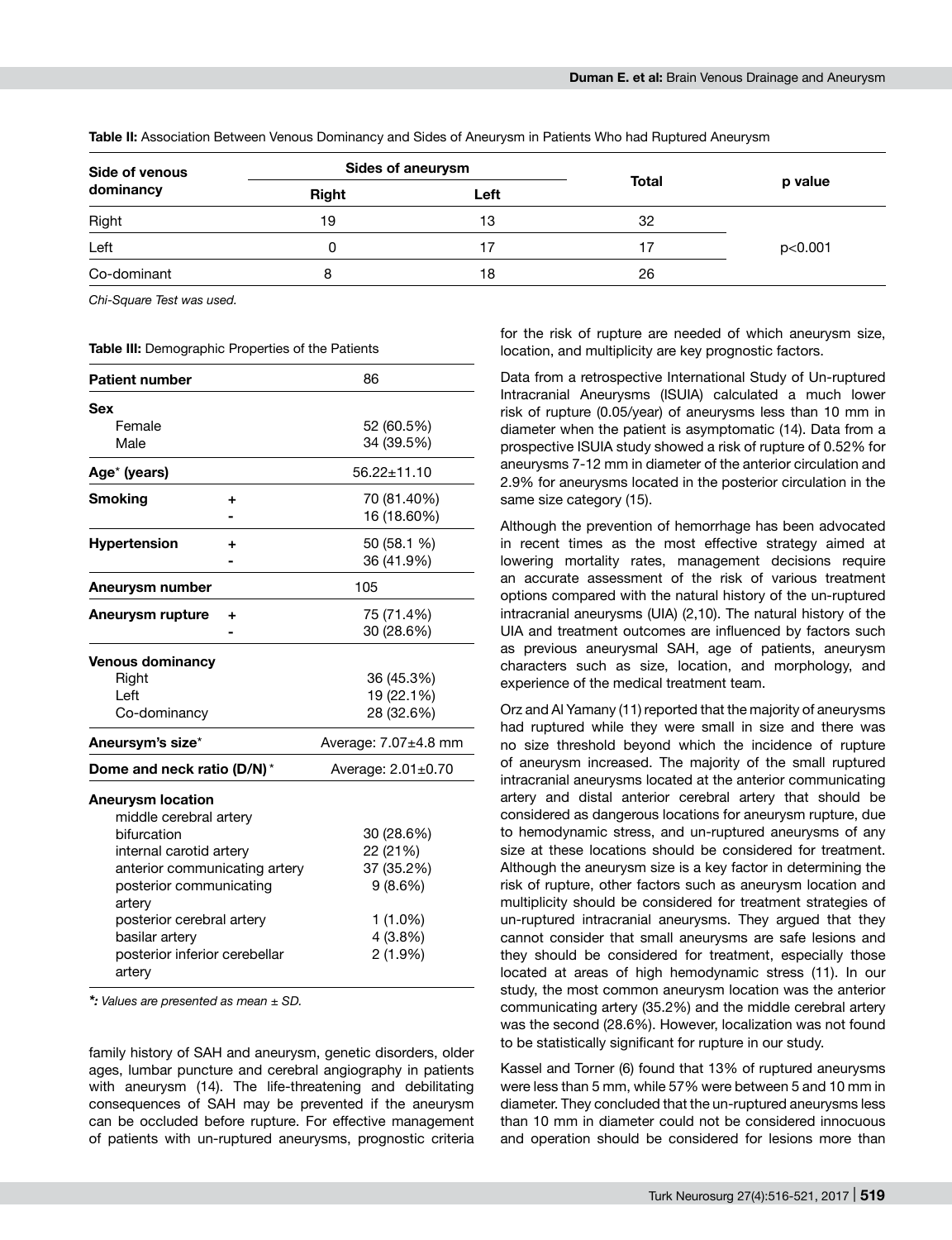5 mm in diameter (6). In our study, the aneurysm's size was minimum 1. 2 mm and maximum 30 mm (average:  $7.07\pm4.8$ mm) and contrary to studies in the literature, there was no statistically significant association between the aneurysm's size and incidence of rupture.

As a means of providing an inclusive risk prediction model, the PHASES score, based on a pooled analysis of six prospective natural history studies, was recently proposed. Overall, the authors incorporated 8,382 patients with 10,272 un-ruptured intracranial aneurysms. Mean patient age was 60 years, and 68% of the patients were women. The overall annual rupture rate was 1.4% (95% confidence interval, 1.1% to 1.6%). After a multivariable Cox regression analysis, the authors derived a rupture prediction model based on population, hypertension, age, size of the aneurysm, earlier subarachnoid hemorrhage from another aneurysm, and site of the aneurysm - PHASES (4).

Age, aneurysm size and sex were not associated with rupture in our study but there was a positive correlation between hypertension and rupture, as expressed in the literature.

We did not assess the aneurysm's shape for any association with risk of rupture. We only evaluated the aneurysm's size and D/N ratio regarding the aneurysm's morphology. There are many studies in the literature about the association of the aneurysm's morphology and rupture. The shape of the aneurysmal sac has a close relationship with rupture, like the size of the aneurysm. The fundus is generally spherical and smooth. If an aneurysm is lobular, with loculus, flow direction, with a wide neck and dome, it bleeds easily. A short and wide aneurysm sac tears more easily than a long and narrow one. A rough-wall aneurysm (31%) has almost twice the risk of bleeding than an aneurysm with a smooth wall (14%) (12). There was a negative correlation between the D/N ratio and Fisher scores in our study. It means that if an aneurysm's dome decreased or the neck increased, the amount of bleeding would increase, and vice versa. When we see a wide-necked aneurysm we should surely treat it because of the increased bleeding risk.

In our study, there was a statistically significant association between venous dominance and the aneurysmal side. If venous dominance was in the right side, aneurysms were also usually demonstrated with right carotid artery injections; or if venous dominance was in the left side, aneurysms were also usually demonstrated with left carotid artery injections. This may mean that venous dominance can also be a predisposing factor for aneurysm formation, similar to hypertension, smoking, genetic disorders and other parameters. Venous dominance also had a statistically significant association with rupture in our study. If patients had right-left venous dominance and an aneurysm that was demonstrated from ipsilateral injections, they tended to be more likely to rupture than the other side aneurysms. Perhaps venous dominance can also be a predictive sign for rupture. Brain venous dominance is a subject that many investigators have studied so far but studies were limited in that they were generally performed on cadavers. Venous drainage may be evaluated with computed tomography but we used DSA because we can assess the all phases of venous drainage in this way. The right venous dominance rate was 45%, left venous dominance rate 22% and co-dominance rate is 33% in this study and these results are not different from the literature. There are some studies in the literature about venous drainage, but most of them are about the anatomy and possible venous anomalies. Ma et al. assessed the association between the surgical risk of cavernous malformation and venous anomalies (9). Chi et al. evaluated chronic influences such as obstructive sleep apnea on cerebral venous flow (3). There is no study in the literature examining the link between brain venous drainage and aneurysm formation or rupture.

There are some limitations of this study such as the small number of patients and inadequate physiological information on the association of venous dominance and aneurysm formation- rupture.

## █ **CONCLUSION**

Venous dominance may be a predisposition for aneurysm or may be a predictive factor for rupture. Cerebral aneurysm formation and rupture are multifactorial and subject to various predisposing factors such as hypertension, smoking, using cocaine, using oral contraceptives, pregnancy, excessive alcohol use, diurnal changes in blood pressure, family history of SAH and aneurysm, genetic disorders, and older age. Our patients may simultaneously have more than one of these factors. This is a unique study examining the link between brain venous drainage and aneurysm formation or rupture. This association might be assessed in larger series as a distinct entity *in vivo* or *in vitro*.

### █ **REFERENCES**

- 1. Boswell S, Thorell W, Gogela S, Lyden E, Surdell D: Angiogram-negative subarachnoid hemorrhage: Outcomes data and review of the literature. J Stroke Cerebrovasc Dis 22: 750-757, 2013
- 2. Broderick JP, Brott TG: Initial and recurrent bleeding is the leading cause of death following subarachnoid hemorrhage. Stroke 25: 1342–1347, 1994
- 3. Chi HY, Lin CS, Hsu MH, Chan PC, Hu HH: Chronic influences of obstructive sleep apnea on cerebral venous flow. J Ultrasound Med 34: 2043-2048, 2015
- 4. Greving JP, Wermer MJ, Brown RD Jr, Morita A, Juvela S, Yonekura M, Ishibashi T, Torner JC, Nakayama T, Rinkel GJ, Algra A: Development of the PHASES score for prediction of risk of rupture of intracranial aneurysms: A pooled analysis of six prospective cohort studies. Lancet Neurol 13: 59-66, 2014
- 5. Jung JY, Kim YB, Lee JW, Huh SK, Lee KC: Spontaneous subarachnoid haemorrhage with negative initial angiography: A review of 143 cases. J Clin Neurosci 13: 1011–1017, 2006
- 6. Kassell NF, Torner JC: Size of intracranial aneurysms. Neurosurgery 12: 291–297, 1983
- 7. Kissela BM, Saurbeck L, Wood D, Khoury J, Carrozzella J, Pancioli A, Jauch E, Moomaw CJ, Shukla R, Gebel J, Fontaine R, Broderick J: Subaracnoid hemorrhage: A preventable disease with a heritable component. Stroke 33:1321-1326, 2002